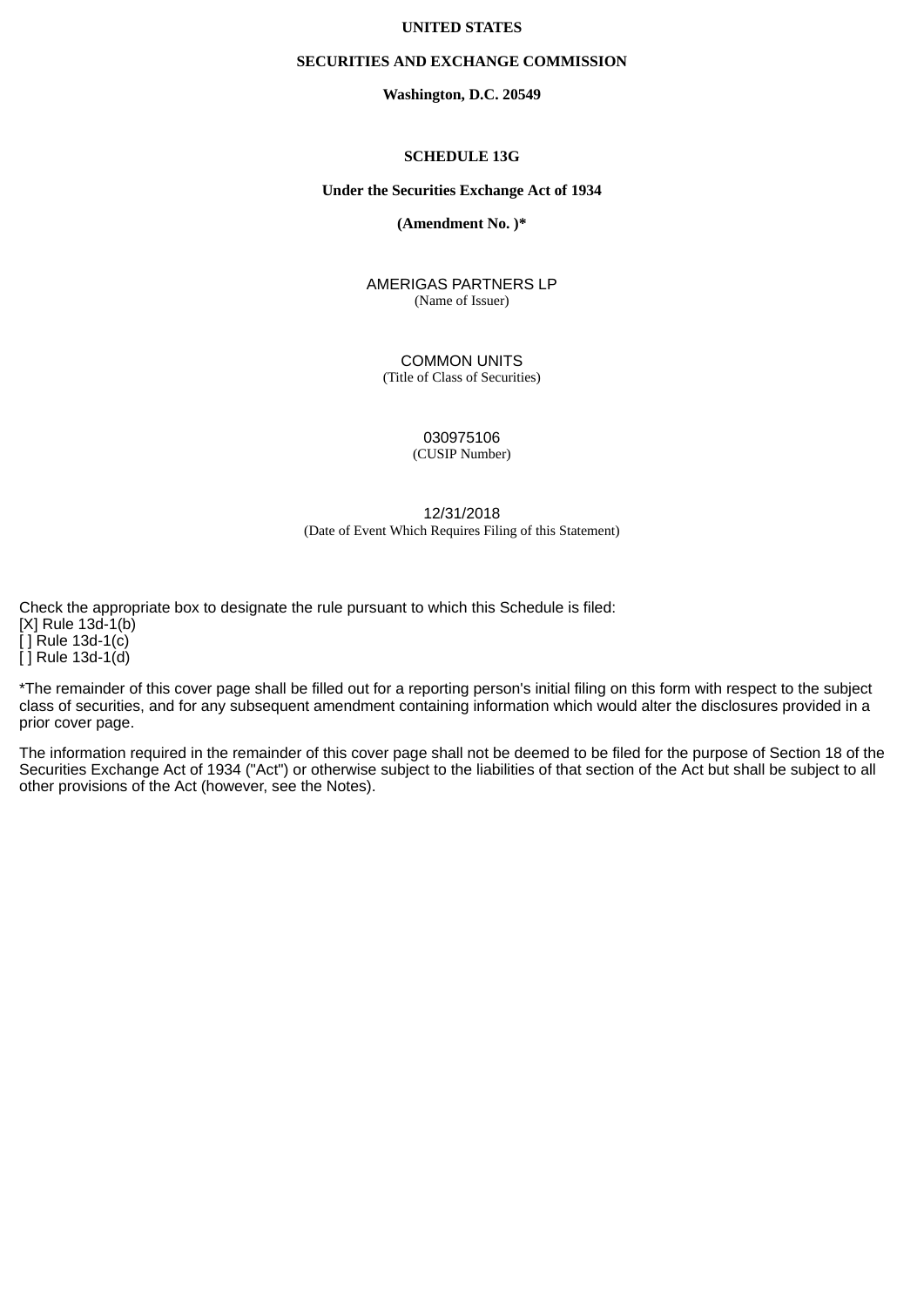|                                           | CUSIP No.: 030975106                                                                       |
|-------------------------------------------|--------------------------------------------------------------------------------------------|
| $\mathbf{1}$ .                            | Names of Reporting Persons:<br>OppenheimerFunds, Inc.<br>IRS Identification No: 13-2527171 |
| 2.                                        | Check the Appropriate Box if a Member of a Group (See Instructions):<br>Joint Filing       |
| 3.                                        | <b>SEC Use Only</b>                                                                        |
| 4.                                        | Citizenship or Place of Organization:<br>Colorado                                          |
| Number of                                 | 5. Sole Voting Power: 0                                                                    |
| <b>Shares</b><br>Beneficially<br>Owned by | 6. Shared Voting Power: 4,919,541                                                          |
| Each<br>Reporting<br>Person               | 7. Sole Dispositive Power: 0                                                               |
| With                                      | 8. Shared Dispositive Power: 4,919,541                                                     |
| 9.                                        | Aggregate Amount Beneficially Owned by Each Reporting Person:<br>4,919,541                 |
| 10.                                       | Check if the Aggregate Amount in Row (9) Excludes Certain Shares (See Instructions)<br>[]  |
| 11.                                       | Percent of Class Represented by Amount in Row (9):<br>5.29%                                |
| 12.                                       | Type of Reporting Person (See Instructions):<br>IA                                         |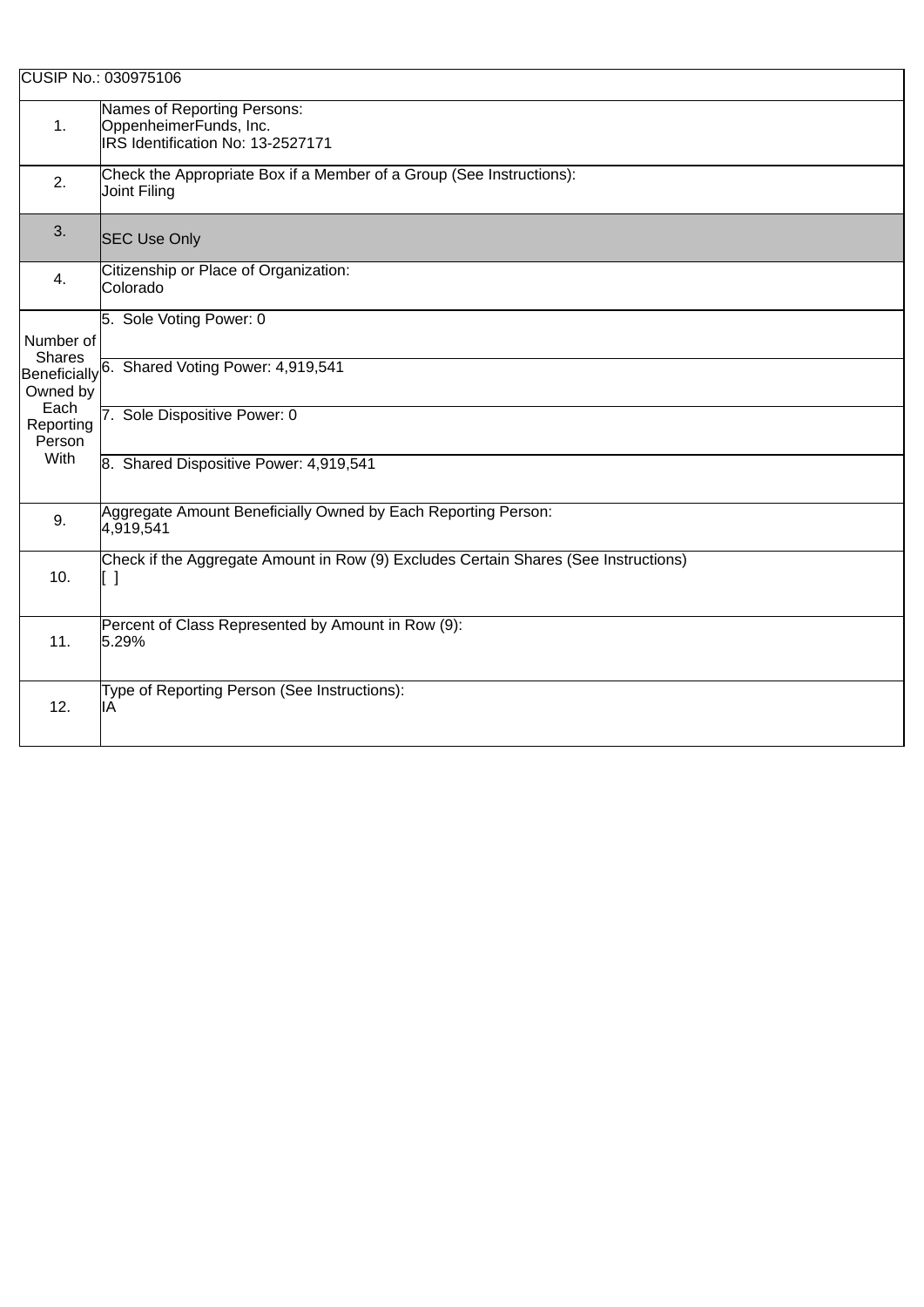| Item:          |                                                                                                               |
|----------------|---------------------------------------------------------------------------------------------------------------|
| 1(a)           | Name of Issuer:<br><b>AMERIGAS PARTNERS LP</b>                                                                |
| 1(b)           | Address of Issuer's Principal Executive Offices:<br>460 N GULPH RD<br><b>BOX 965</b><br>VALLEY FORGE PA 19406 |
| 2(a)           | Name of Person Filing:<br>OppenheimerFunds, Inc.                                                              |
| 2(b)           | Address of Principal Business Office or, if none, Residence:<br>225 Liberty Street<br>New York, NY 10281      |
| 2(c)           | Citizenship:<br>Colorado                                                                                      |
| 2(d)           | <b>Title of Class of Securities:</b><br><b>COMMON UNITS</b>                                                   |
| 2(e)           | CUSIP Number:<br>030975106                                                                                    |
| $\overline{3}$ | OppenheimerFunds, Inc. is an investment adviser in accordance with Rule 13d-1(b)(1)(ii)(E).                   |
| 4(a)           | Amount beneficially owned:<br>See Item 9 on the cover page(s) hereto.                                         |
| 4(b)           | Percent of class:<br>See Item 11 on the cover page(s) hereto.                                                 |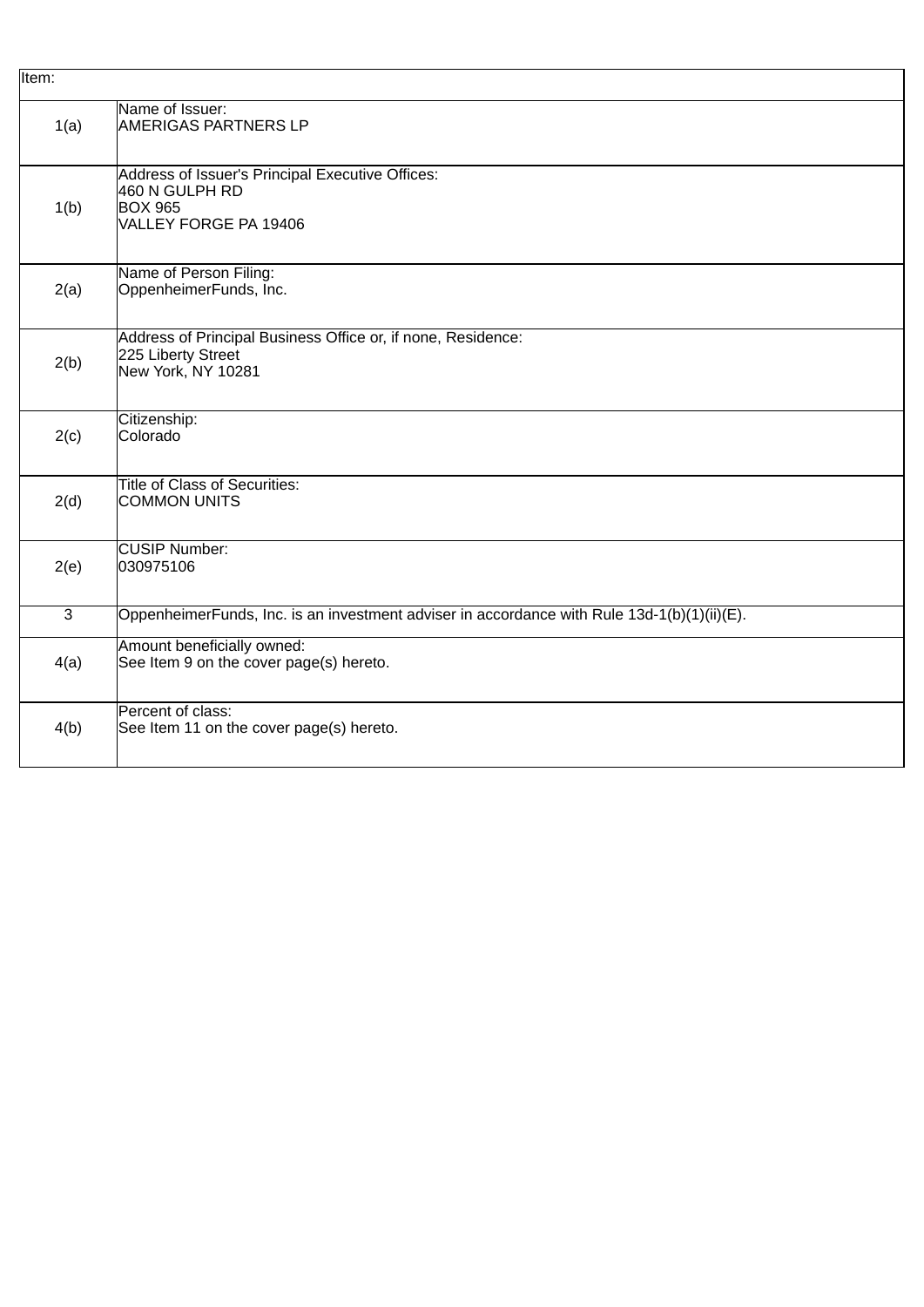| 4(c)           | Number of shares as to which the person has:<br>(i) Sole power to vote or to direct the vote:<br>See Item 5 on the cover page(s) hereto.<br>(ii) Shared power to vote or to direct the vote:<br>See Item 6 on the cover page(s) hereto.<br>(iii) Sole power to dispose or to direct the disposition of:<br>See Item 7 on the cover page(s) hereto.<br>(iv) Shared power to dispose or to direct the disposition of:<br>See Item 8 on the cover page(s) hereto.                                         |
|----------------|--------------------------------------------------------------------------------------------------------------------------------------------------------------------------------------------------------------------------------------------------------------------------------------------------------------------------------------------------------------------------------------------------------------------------------------------------------------------------------------------------------|
| 5              | Ownership of Five Percent or Less of a Class:<br>IJ                                                                                                                                                                                                                                                                                                                                                                                                                                                    |
| $\,6\,$        | Ownership of More than Five Percent on Behalf of Another Person.:<br>Securities reported on this Schedule 13G as being beneficially owned by OppenheimerFunds, Inc., are held in the<br>accounts of investment advisory clients (which may include investment companies registered under the Investment<br>Company Act of 1940, employee benefit plans, pension funds and other institutional clients) advised by<br>OppenheimerFunds, Inc., directly and through its subsidiaries.<br>Not applicable. |
|                |                                                                                                                                                                                                                                                                                                                                                                                                                                                                                                        |
| $\overline{7}$ | Identification and Classification of the Subsidiary Which Acquired the Security Being Reported on By the Parent<br>Holding Company:<br>Not applicable                                                                                                                                                                                                                                                                                                                                                  |
| 8              | Identification and Classification of Members of the Group:<br>Not applicable                                                                                                                                                                                                                                                                                                                                                                                                                           |
| 9              | Notice of Dissolution of Group:<br>Not applicable                                                                                                                                                                                                                                                                                                                                                                                                                                                      |
| 10             | Certification:<br>By signing below I certify that, to the best of my knowledge and belief, the securities referred to above were<br>acquired and are held in the ordinary course of business and were not acquired and are not held for the purpose of<br>or with the effect of changing or influencing the control of the issuer of the securities and were not acquired and are<br>not held in connection with or as a participant in any transaction having that purpose or effect.                 |